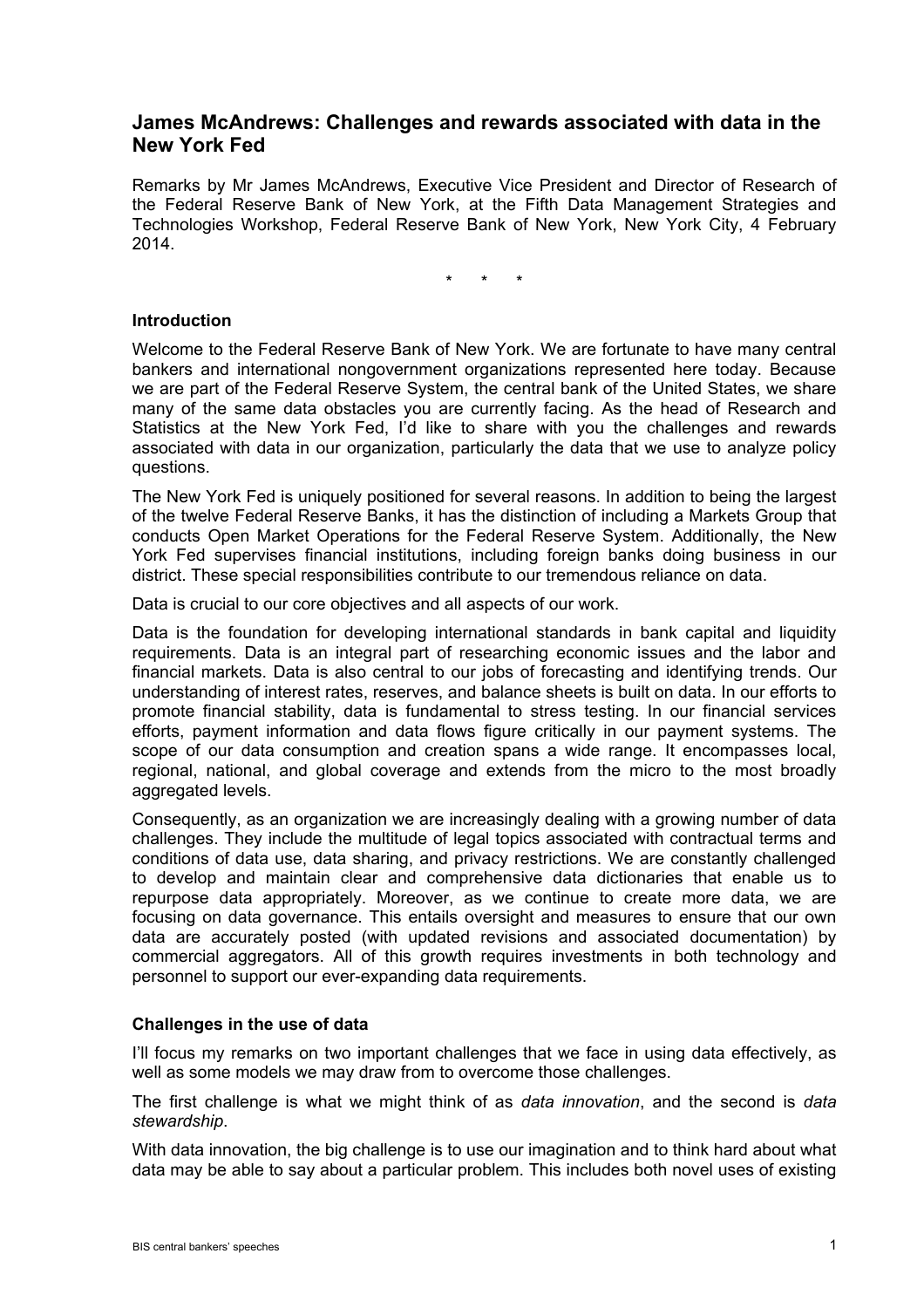data as well as the collection of new data. To illustrate what I mean by this, let me describe one effort, among many, here at the New York Fed.

## **Consumer Credit Panel**

I'll describe our *Consumer Credit Panel,* which we created in 2010. At the onset of the financial crisis, it became apparent that our knowledge of the liability side of household balance sheets was inadequate. At that time, the main data sources on consumer debt consisted of loan-level data sets on specific categories of loans, such as mortgages, as well as aggregated data on household sector debt from the Board of Governors' Flow of Funds statistical release. While providing a useful aggregate overview of household debt, the Flow of Funds release defines the household sector as a residual sector that also includes nonprofit organizations, such as schools, hospitals and churches, as well as hedge funds and private equity funds. Furthermore, the overview it provides is limited to outstanding balances and lacks important information on the origination, repayment, and delinquency status of household debt. And both loan-level data and aggregates like the Flow of Funds miss an important dimension of borrower behavior that became very important during the crisis and recovery – the relationship between different kinds of credit use by individual borrowers or households.

The creation of the Consumer Credit Panel is an example of the use of pre-existing commercial data in an innovative way that had not previously been pursued. The panel is based on credit report data collected by Equifax (one of the three credit bureaus in the United States) and it contains information on all outstanding loans – including mortgages, auto and student loans, and credit card debt – at the individual consumer level. While credit records are primarily used by lenders to evaluate a potential borrower's creditworthiness and ability to repay, they can also provide a comprehensive picture of outstanding balances and delinquencies and how they interact. Of course, all the data are completely anonymous – the dataset has been stripped of all personally identifiable information.

The CCP was created by our research group using an innovative sampling procedure, based on the randomness of the last four digits of social security numbers. The resulting panel allows one to track individuals over time and across different locations within the nation, starting in the quarter in which they establish their credit report when taking out their first loan. The sampling approach generates the same entry and exit behavior as present in the population, with young individuals and immigrants entering the sample and deceased individuals and emigrants leaving the sample each quarter at the same rate as in the U.S. population. As a result, for each quarter starting in 1999, the panel constitutes a representative cross-section of the population of borrowers.

Moreover, once the random sample of individuals is identified, we then include the credit records of all individuals living at the same address, so the panel can be used to analyze new loan originations, balances, and delinquencies at the household level. Consumer debt traditionally has been measured at the individual level, but most economic decision making is done at the household level. In fact, consumer income and assets are commonly measured and analyzed at the household level. For studying household economic behavior, and in particular for understanding life-cycle household finance, it would similarly be more useful to examine debt and credit aggregated at the household level. It may also be important to consider the distribution of debt within households.

Beyond the ability to link individual consumer and household-level loans over time, the panel improves on typical loan-level datasets by linking multiple loans to the same consumer. Thus, at each point in time, one can see whether the individual holds multiple first mortgages or a combination of first and second mortgages while at the same time holding various types of non-mortgage debt.

As you can imagine, the panel has been a great resource, accessible by staff at all Federal Reserve banks through a fast and easy-to-use interface. It has already been used in several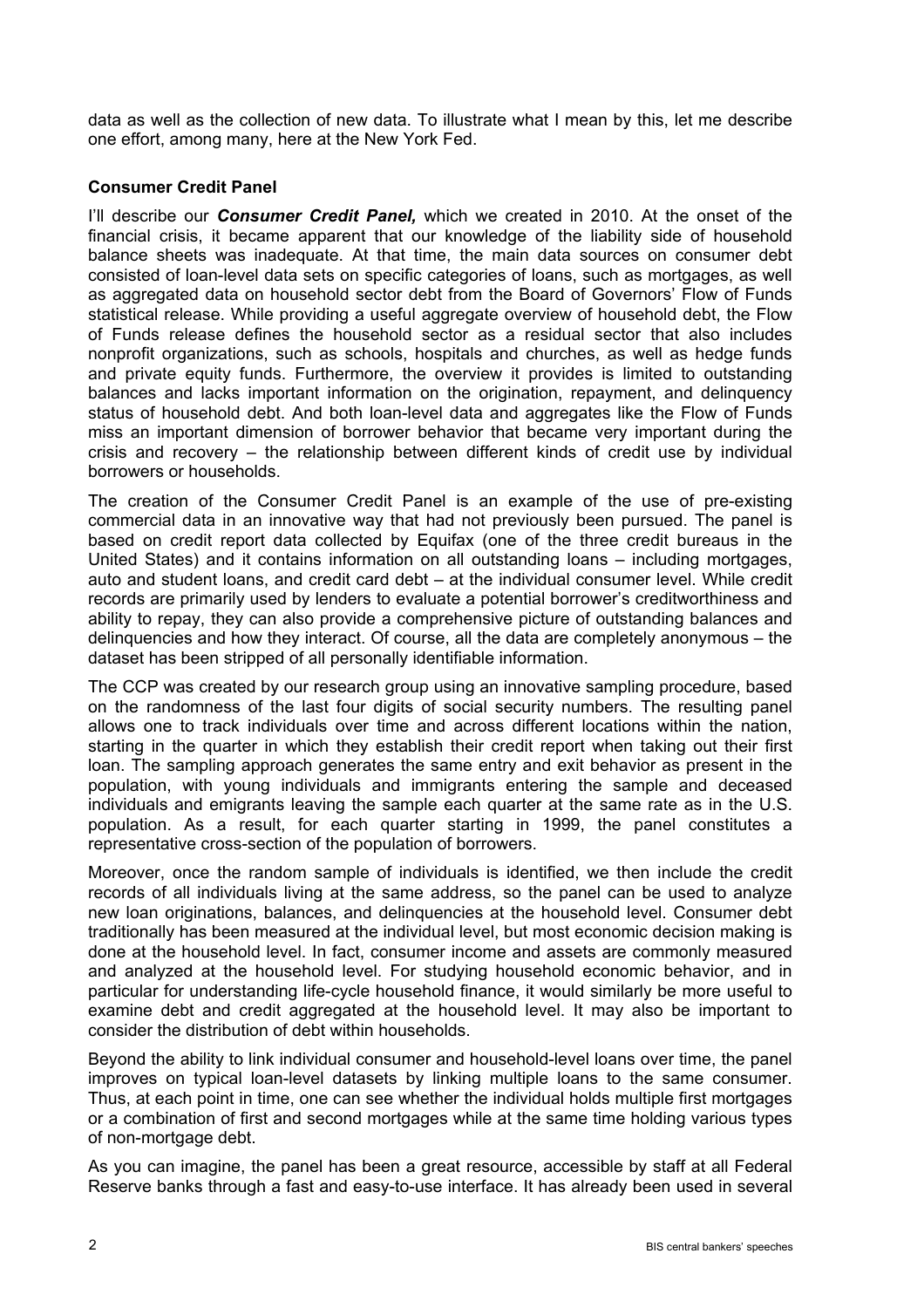Federal Reserve Board and Treasury reports, Federal Open Market Committee presentations, speeches, and congressional testimonies, and in about 100 research papers and policy analyses. It also has value for our community outreach, as we can profile specific geographical regions.

Particularly impactful have been our releases of the *Quarterly Report on Household Debt and Credit*, containing a comprehensive summary of households' access to and use of credit. Several of our research findings have influenced policy debates. For example, an important question regarding recent household deleveraging has been to what extent the decline in aggregate household debt was attributable to delinquent debt charge-offs as opposed to active debt paydowns by consumers. Our research found that while charge-offs played an important role, a huge change in consumer behavior had taken place. While consumers extracted home equity and took on more debt during 2007, they reverted to actively paying down debt during 2009, creating a remarkable \$480 billion reversal in cash flow available for consumption in just two years. In our most recent report we are seeing signs suggesting that the deleveraging period has reached its end. The availability of borrower-level data has been key to our ability to analyze consumer behavior.

Somewhat unexpectedly, it has also turned out that the CCP provides a comprehensive national picture of total outstanding student loan balances and delinquency rates that heretofore did not exist. It was in a Quarterly Report, for example, that we first reported that student loan debt exceeded credit card debt, in early 2010. Our findings helped bring the surge in student debt and delinquencies to the attention of the public. Our research also highlighted its potential implications for consumption growth, showing a strong association between the increase in student loan debt and the decline in mortgage and auto loan origination rates over the past few years.

Coming back to the broader issue of data innovation, it is interesting to note that dataset merges have been behind a growing number of important academic studies and research findings in recent years. While showing how the value of datasets can be greatly enhanced by linking them, these studies underscore the need for creative thinking to maintain anonymity and representativeness of the matched sample. We are currently pursuing various ways to enhance the value of the Consumer Credit Panel further by linking to property deed records, employer payroll records, small business credit data, and student college records.

The CCP shows how existing data – in this case credit reports – can be re-purposed to serve new public policy and research uses. But sometimes existing data sources just can't provide the answers we need, and in those cases data innovation requires creating something *completely* new.

#### **Survey of Consumer Expectations**

So a second important example of data innovation at the New York Fed is the *Survey of Consumer Expectations*, which we introduced to the public just last month. Consumer expectations of future economic outcomes are crucial inputs to the policy process, but we felt that our standard measures of these expectations were quite limited. The primary goal of this new national survey is to collect timely, rich, and high-quality information on consumer expectations about a wide range of household-level and aggregate economic and financial conditions. The survey covers expectations about inflation, price changes for specific goods, home price changes, future wage growth, future quits and layoffs, and residential mobility, as well as expectations of household income, spending, taxes, and credit access.

The SCE has two advantages over existing surveys of expectations: It collects information about consumers' expectations and decisions on a broader range of economic and financial topics, and it does so in a way that captures respondents' beliefs more fully. The objective is to measure an individual's beliefs about the *likelihood* of future outcomes, thereby capturing how certain or uncertain the person is about future events. In some cases, we do this by eliciting a "density forecast," where respondents are asked to assign a percent chance to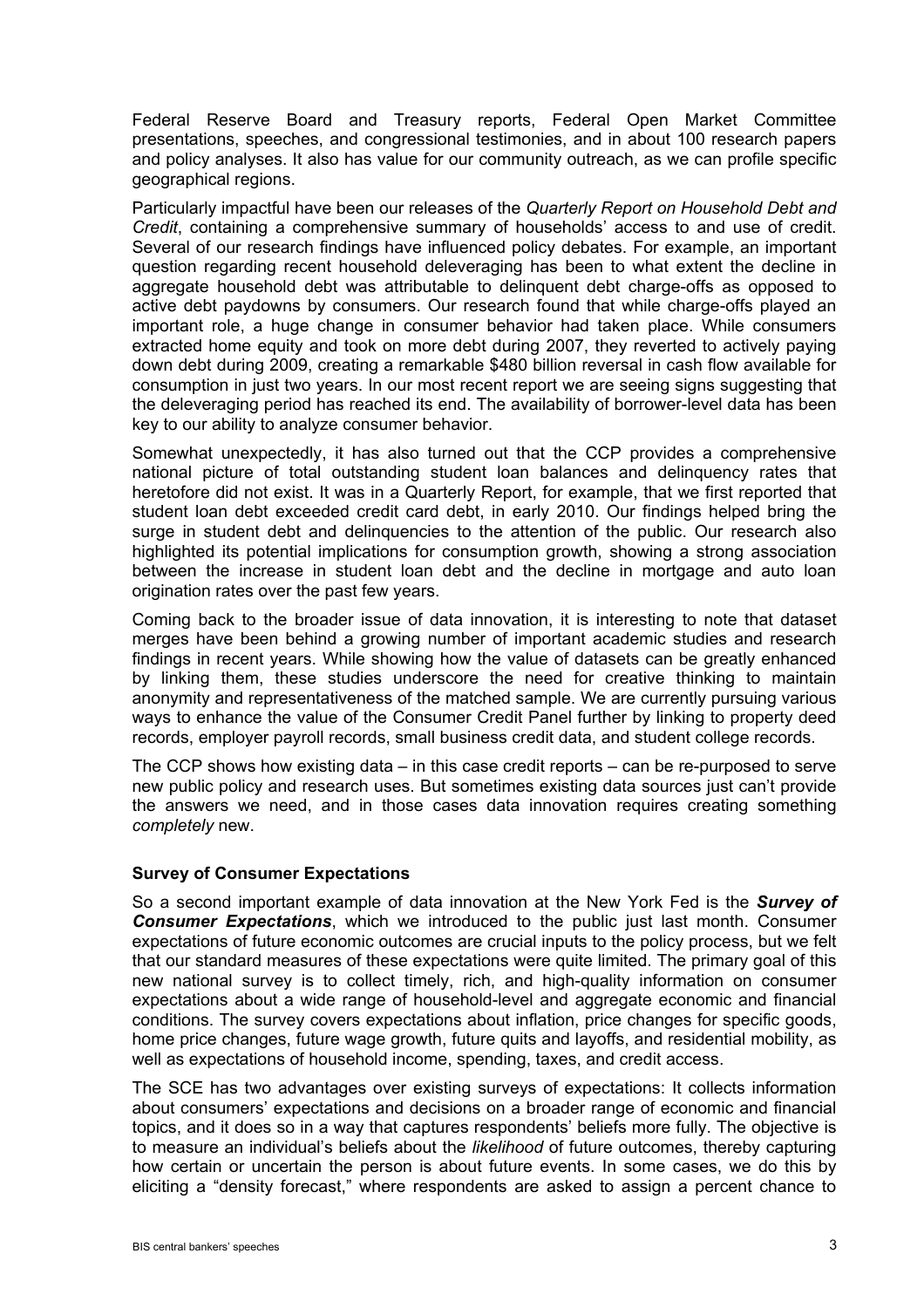different values (or intervals) for the outcome of interest. In addition to providing a measure of individual forecast uncertainty, these density forecasts yield richer information about how expectations vary across people and over time than do single-value forecasts, or "point predictions."

The SCE is the outcome of a five-year collaborative *research project* involving economists, psychologists, and survey design experts. During this period, we conducted a large number of experimental surveys to assess the information elicited with existing survey questions and to develop new questions, including those for measuring forecast uncertainty. This preliminary work and the probabilistic format of the new survey questions represent an important innovation that builds on academic work over the past 20 years by economist Charles Manski, as well as some early pioneering survey work conducted by the Bank of Italy.

Creating the CCP and SCE has yielded some important lessons. First, data innovation requires an ability to think outside the box, and it benefits from the collaboration of people with diverse skills and backgrounds – academic economists, but also representatives of other academic disciplines and individuals with business and public policy experience. Skills in identifying valuable but underutilized data, the creation of data linkages, the development of appropriate sampling procedures, and survey methodology and questionnaire design experience are all particularly valuable. In this respect, our experiences mirror those at the many new interdisciplinary data and social research centers and numerous "Big Data" university centers being created across the country. A key impetus behind these centers is to bring together a group of individuals with different skills, interests, and experiences in an environment that encourages independent and innovative thinking. These individuals bring their unique questions and knowledge to the task of finding new ways of using the enormous amount of electronic data that exists today, as we did with the CCP. In addition, they can collaborate to identify efficient ways of creating *new* data, as we did with the SCE.

A second lesson is that it is important to offer clear incentives for data innovation. Giving researchers the flexibility and the resources to use new unique data in their research and policy analyses is a strong motivating factor. In fact, we have found the availability of unique data to be an important recruitment and retention tool for talent in research.

A final lesson is that data innovation can be costly, both in terms of required staff hours and effort and in direct cost, especially when it involves data purchased from vendors or data collected through surveys. The gains should therefore be carefully weighed against the overall costs.

### **Data stewardship**

*Data innovation* as I've described it here comes with some costs. In an environment with rapidly growing numbers of large and complex datasets, efficient data utilization requires an ability to easily find, trust, use, and share the data. Without those prerequisites, there is a significant risk that innovative and valuable datasets would be underutilized because their availability is not widely known, their reliability is inadequately evaluated and documented, and their use proves too costly, requiring large time investments by each user. In my view, effective data utilization therefore cannot be achieved without adequate recognition, funding, and support of a data steward role.

Subject matter experts serving as data stewards have a number of important data management responsibilities. A primary one is the production of detailed documentation of the data sources and content. Such documentation is vital for preserving institutional memory, which can be lost when key personnel leave, and it needs to be updated regularly. This documentation also includes the creation of higher-level metadata that can help potential users determine the applicability of the dataset to their specific needs. Data stewards play an important role not only in documenting the provenance of the data but also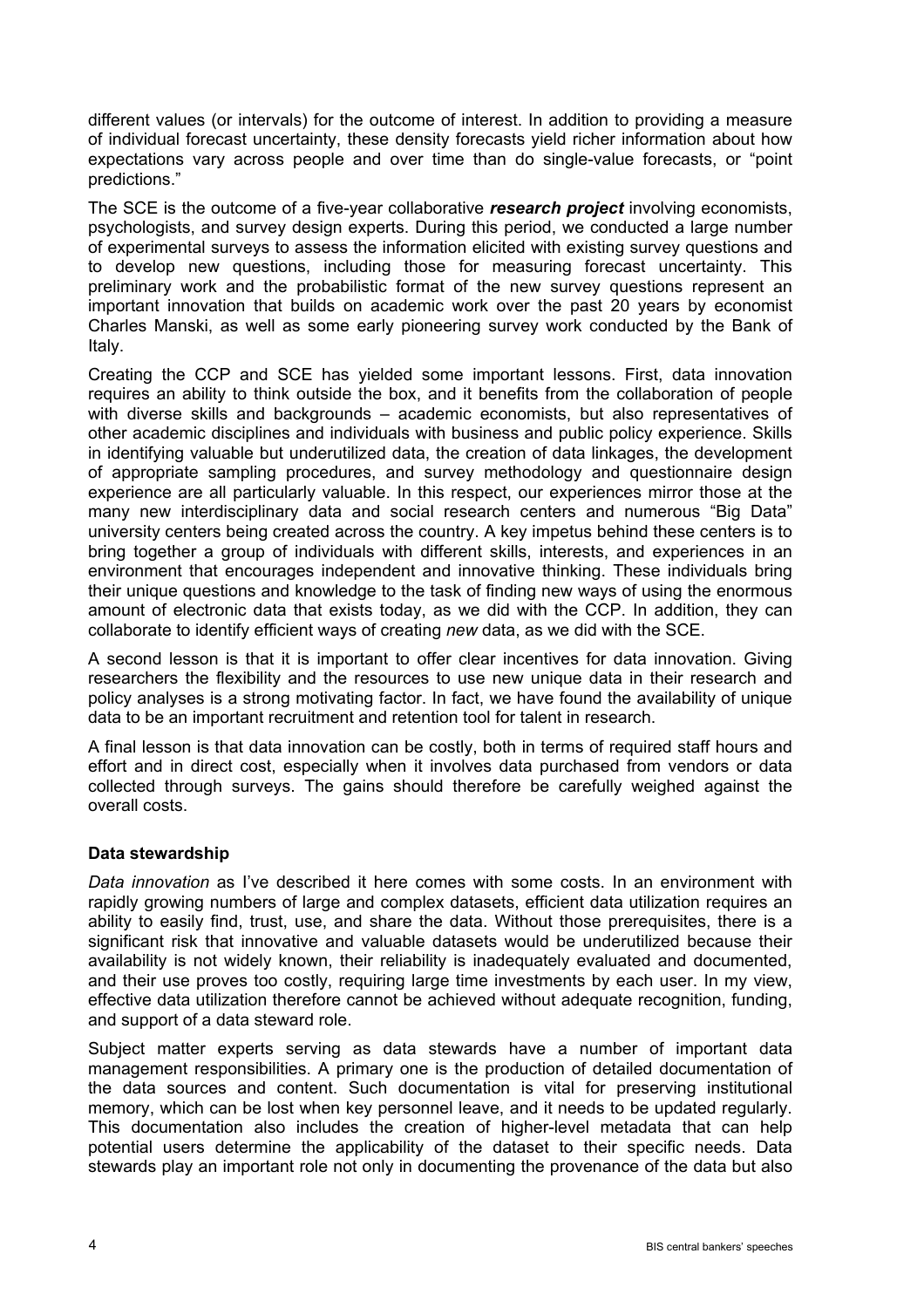in evaluating the quality of the data, to determine whether it can be trusted for different purposes.

The availability of rich documentation on data lineage and usage, combined with high-quality user support, will reduce learning costs for users, lighten the question-and-answer workload for data providers, and promote the efficient allocation of resources. Adequate documentation of data quality and the tracking of known data issues will help ensure that the data are properly used and will reduce the likelihood of user misunderstanding of the data, a risk that can lead to inappropriate data usage and erroneous results.

Our limited experience to date with data stewards who have been explicitly hired or assigned to this role has been very positive. This investment has helped accelerate data usage, ensure analytical quality, and maintain vendor contract compliance. Importantly, it has significantly reduced the burden on senior staff in responding to data questions and requests for data or analyses.

Successful implementation of this model requires not only a formal recognition of the data steward role, but an appropriate level of resources to support data stewardship, including some training in the foundational disciplines of data management. Incentives may be required to induce subject matter experts to take a formal data steward role. To provide these incentives requires thinking through career concerns of people, and may require a whole new career track for data stewardship, one that provides sufficient autonomy to provide the steward time and incentives to conduct data analysis and research. These investments are very worthwhile, because they unlock the potential in innovative datasets and make progress possible in answering crucial policy questions.

### **Learning from others**

Before I close, I'd like to note that data innovation is challenging, but there is an effective and widely available way to achieve it, and that is to learn from others.

Over the past few years we at the New York Fed have hosted and visited colleagues at the Bank of England, Bank of Korea, Bank of Japan, and the Bank of Mexico to exchange ideas and discuss some of our data projects. Much can be learned from sharing experiences in creating and managing new data products. The information uncovered in some countries' well-designed data collections can help other countries to direct their own data-gathering efforts. For example, other countries are very interested in what can be learned about the household sector from credit bureau data like the CCP. We have taken suggestions for particular questions from other countries' surveys.

We can also benefit tremendously from learning through direct collaboration. In a new research project with the Dutch Central Bank, we are investigating how the interview mode affects the survey response rate and response accuracy when asking people about financial issues. More specifically, we are evaluating whether soliciting personal financial information through the Internet elicits more accurate and complete responses than securing the information through face-to-face interviews – a pattern observed in the case of other types of sensitive information. Given the increasing prevalence and popularity of web-based surveys, which are considerably less costly and provide more flexibility, the results are likely to be of relevance to any central bank considering conducting or already implementing a survey on household finances.

Of course, in my brief tour, I have not even touched on the extensive regulatory data collections we undertake. An exciting development in that area has been the creation of the Financial Stability Board Data Hub at the Bank for International Settlements, the result of extensive collaboration among central banks and banking supervisors in many countries.